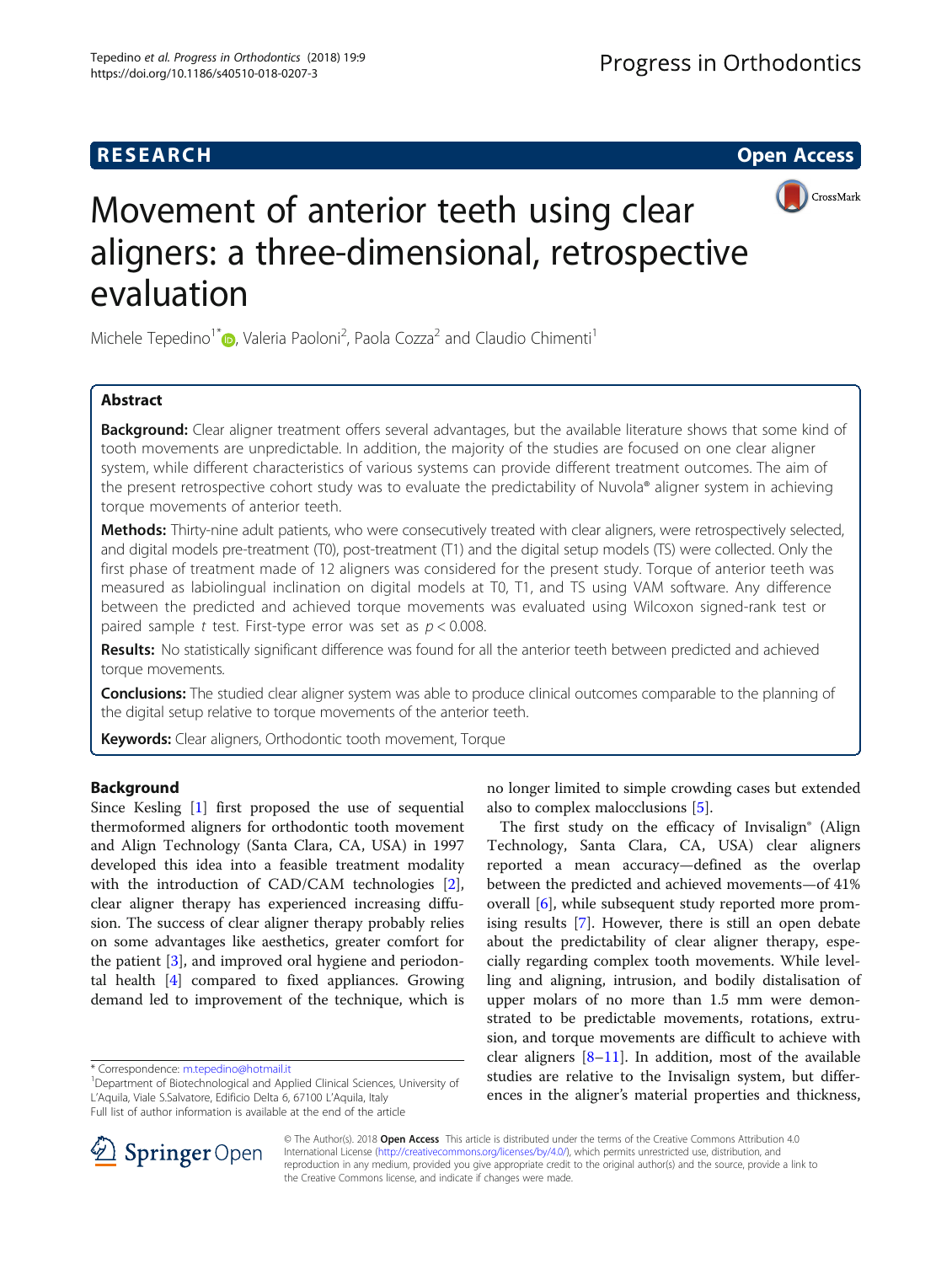the production process, the model's precision, and the position of the aligner's margin all have an effect on the final performance of the appliance [\[12](#page-6-0)–[15\]](#page-7-0); therefore, different results can be expected from different clear aligner systems [\[16\]](#page-7-0). Recently, Lombardo et al. [\[16](#page-7-0)], comparing planned and achieved tipping and rotation tooth movements in patients using another clear aligners system, found that orthodontic aligners are unable to achieve programmed movement with 100% predictability. In particular, although tipping movements were efficaciously achieved, especially at the molars and premolars, rotation of the lower canines was an unpredictable movement.

To the best of our knowledge, there is a lack of reliable literature on this subject, especially on the effective clinical predictability of torque movement of the anterior teeth using different clear aligners. Therefore, the aim of the present study was to evaluate the efficiency of a clear aligner system (Nuvola®, GEO S.r.l., Rome, Italy) [[17\]](#page-7-0) in controlling the torque movement of upper and lower anterior teeth. The null hypothesis was that no difference exists between planned and achieved torque movements.

## Methods

The records of patients referred to the Dental Clinic of the Department of Biotechnological and Applied Clinical Sciences, University of L'Aquila, from September 2013 to September 2017 for orthodontic treatment with clear aligners, were screened for the following inclusion criteria:

- Caucasian adult patients (> 18 years) with full permanent dentition;
- Up to 6 mm of crowding in the anterior segment of the arch (from the distal right canine to distal left canine) evaluated on dental casts according to Lundstrom [\[18](#page-7-0)]
- Non-extractive orthodontic treatment with Nuvola® aligners;
- Presence of retention attachments for the buccal surfaces of the first and second premolars;
- Treatment plan that required interproximal reduction (IPR);
- Absence of local and systemic conditions that can alter bone metabolism.

Sample size calculation (G\*Power version 3.1.9.2, Universitat Dusseldorf, Germany) [[19\]](#page-7-0), according to data on torque measurements retrieved from a previous study on the Invisalign® system [\[7](#page-6-0)], revealed that having a difference in the response of matched pairs of 0.26 and a standard deviation of the difference of 0.49; fifty-eight pairs would be needed to be able to reject the null hypothesis with a power of 0.90 and a type I error of 0.008.

Thirty-nine patients (14 males, 25 females) with a mean age of 30.7 years were retrospectively enrolled in the study group (Table 1), for a total of 63 treated dental arches (36 upper and 27 lower dental arches). Informed consent was obtained from every patient before inclusion.

## Orthodontic treatment protocol

All subjects underwent a non-extractive orthodontic treatment with Nuvola® aligners. The Nuvola® system is designed to proceed through consecutive steps of a maximum of 12 aligners. After each step, new impressions should be acquired to design a new setup and to move forward to the next treatment phase.

The treatment plan required the presence of retention attachments for the buccal surfaces of the first and second premolars and the IPR of anterior teeth in order to achieve the correct dental alignment. Patients were instructed to wear their aligners for 22 h per day, except during meal times and oral hygiene procedures. Aligners were replaced every 14 days.

### Measurement of digital models

For each treated dental arch, pre-treatment (T0), real post-treatment (T1: at the end of the first phase of treatment after 12 aligners), and ideal post-treatment according to setup (TS) digital casts were available. Pretreatment and post-treatment models were acquired using a 3Shape E1 scanner (3Shape, Copenhagen, Denmark), and setups were constructed using Maestro 3D Ortho Studio software (AGE Solutions S.r.l., Pisa, Italy). The digital models of upper and lower arches at T0, T1, and TS were acquired as .STL files [[20\]](#page-7-0) and analysed by a single operator (M.T.) using VAM software (Vectra, Canfield Scientific, Fairfield, NJ, USA).

Fifteen landmarks were localised by the same welltrained operator on each digital model: the gingival limit of the lingual facial axis of clinical crown (FACC) of the right and left first molars, the incisal spot/the papilla between the central incisors (for upper and lower arch, respectively), and the gingival and occlusal limit of the buccal FACC of the central incisors, lateral incisors, and canines (Fig. [1](#page-2-0)). The landmarks' coordinates were exported as a .txt file and then imported into an Excel spreadsheet (Microsoft Excel, Microsoft, Redmond, WA, USA). The gingival points of the right and left molars and the point on the incisal spot/the papilla between the central incisors were used to define a reference plane. Then, the coordinates of the gingival and occlusal points of the buccal FACC of each tooth were transformed

|  | Table 1 Demographic composition of the study sample |  |  |  |  |
|--|-----------------------------------------------------|--|--|--|--|
|--|-----------------------------------------------------|--|--|--|--|

|                 | Males $(n=14)$ | Females ( $n = 25$ ) | Total $(n = 39)$ |
|-----------------|----------------|----------------------|------------------|
| Age (mean ± SD) | $30.7 \pm 8.5$ | $30.7 + 10.8$        | $30.7 + 9.3$     |

Age is expressed in years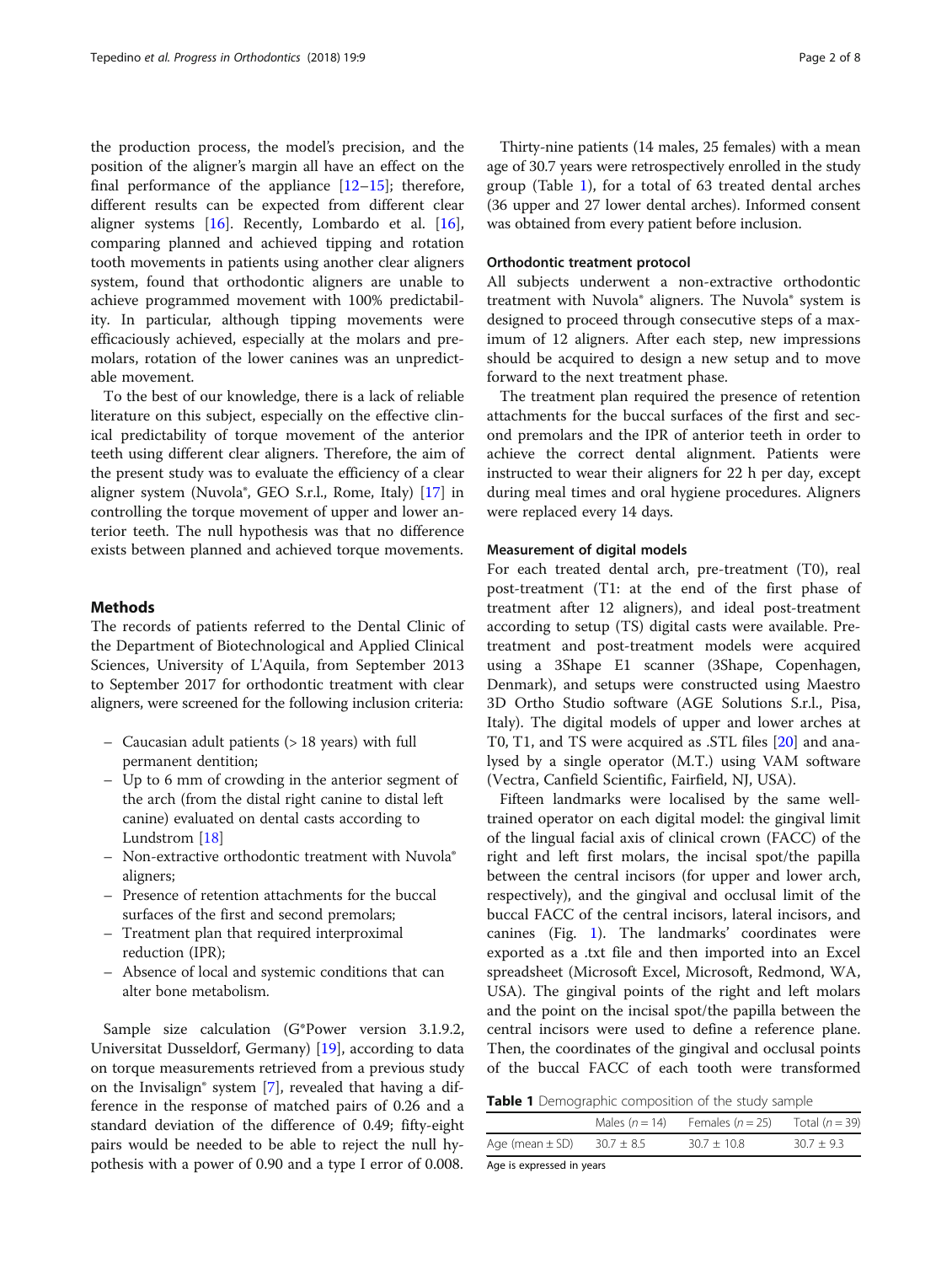<span id="page-2-0"></span>

according to this reference plane. Torque was measured as the labiolingual inclination of the FACCs relative to the reference plane [\[21](#page-7-0)]. The torque angles were then calculated using trigonometry.

## Error of the method

Thirty dental arches were randomly selected using online software ([https://www.randomizer.org/\)](https://www.randomizer.org/), and landmark selection and torque measurements were repeated by the same operator after 2 weeks. For all measurements, Dahlberg's formula ( $s = \sqrt{\frac{Sd \cdot 2}{2n}}$ , where  $d =$ difference between the first and second measurements) was used to calculate the standard error on the repeated sets of measurements. Bland–Altman plots were used to check for the intra-observer reliability between the two sets of measurements [\[22](#page-7-0)].

## Statistical analysis

A Shapiro–Wilk normality test was used to analyse the type of data distribution for all the variables. A paired sample  $t$  test or a Wilcoxon signed-rank test was used to evaluate if any statistically significant difference was present between the predicted movements (TS) and the clinically achieved torque (T1). First-type error was set as 0.008 after applying Bonferroni correction for multiple

testing. Descriptive statistics including mean and standard deviation were also computed for all the variables.

## Results

Regarding the error of the method, the standard error was 1.2° for central incisor's torque, 1.3° for lateral incisor's torque, and 1.3° for canine's torque. Bland–Altman plots revealed no systematic errors, confirming the intraobserver reliability of the measurements (Figs. [2](#page-3-0), [3,](#page-3-0) and [4\)](#page-4-0).

Descriptive statistics are reported in Table [2.](#page-4-0) The mean predicted torque movement (predicted = TS–T0) was  $2.3^{\circ} \pm 2.5$  for left central incisor,  $2.3^{\circ} \pm 2.4$  for left lateral incisor,  $2.6^{\circ} \pm 2.6$  for left canine,  $2.4^{\circ} \pm 2.4$  for right central incisor, 3.1° ± 2.9 for right lateral incisor, and 2.8° ± 2.8 for right canine in the upper arch; in the lower arch, the mean predicted torque movement was 2.3° ± 1.7 for left central incisor,  $3.1^{\circ} \pm 2.7$  for left lateral incisor,  $3.2^{\circ} \pm 3.1$  for left canine,  $1.7^{\circ} \pm 1.7$  for right central incisor,  $3.2^{\circ} \pm 3.6$  for right lateral incisor, and  $2.2^{\circ} \pm 4.0$ for right canine. Increasing angular values means that the tooth's crown was moved labially, while decreasing values were measured when the crown moved lingually.

The paired sample  $t$  test and Wilcoxon signed-rank test revealed that no statistically significant difference was present between the torque measurements at TS and T1; therefore, the null hypothesis was accepted, confirming that the predicted movements were generally achieved (Table [3\)](#page-5-0). The dataset containing all the collected measurements is attached as Additional file [1](#page-6-0).

## Discussion

The aim of the present study was to evaluate the predictability of the Nuvola® aligner system in performing torque movements on the anterior teeth, and the results showed that the movements predicted from the digital setup were generally achieved.

It was decided to include only adult patients in the study group because they represent most of the patients who require orthodontic treatment with invisible techniques, and because those patients generally show a better compliance, compared to adolescents [\[3](#page-6-0), [23](#page-7-0)], thus reducing a possible source of bias. In addition, only patients with mild crowding were included because clear aligner treatment is not yet recommended for complex malocclusions [\[8](#page-6-0)].

Regarding overall treatment efficiency, some studies evaluated the outcomes of clear aligner treatment versus fixed appliance treatment using the discrepancy index of the American Board of Orthodontics or the Peer Assessment Rating (PAR) index [[24\]](#page-7-0). Some authors showed that Invisalign® produced significantly lower scores than fixed appliances and was unable to correct buccolingual inclination, occlusal contacts, occlusal relationships, and overjet [[25](#page-7-0)], while other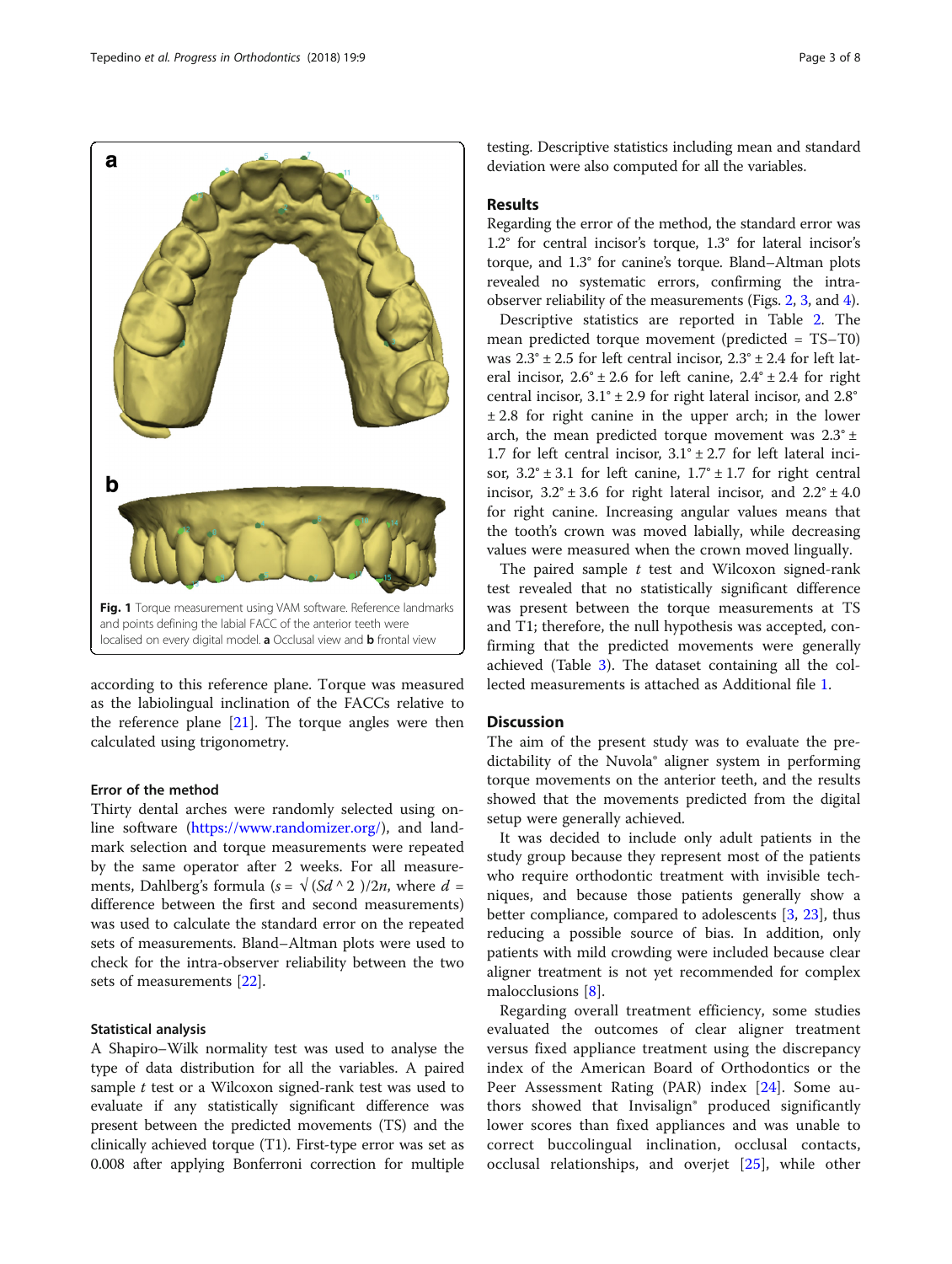<span id="page-3-0"></span>

authors concluded that there were no statistically significant differences in the achieved results [[26\]](#page-7-0). The different conclusions of these two cited articles, which were published 12 years apart, probably reflect the development and improvements in materials, technologies, and treatment protocols.

Regarding the efficiency of the single type of tooth movements, a systematic review of the literature demonstrated that rotations, especially of teeth with a rounded shape like canines and premolars; extrusions; and bodily translations are less predictably achieved with clear aligners [\[8](#page-6-0)]. On the other hand, it was proved that

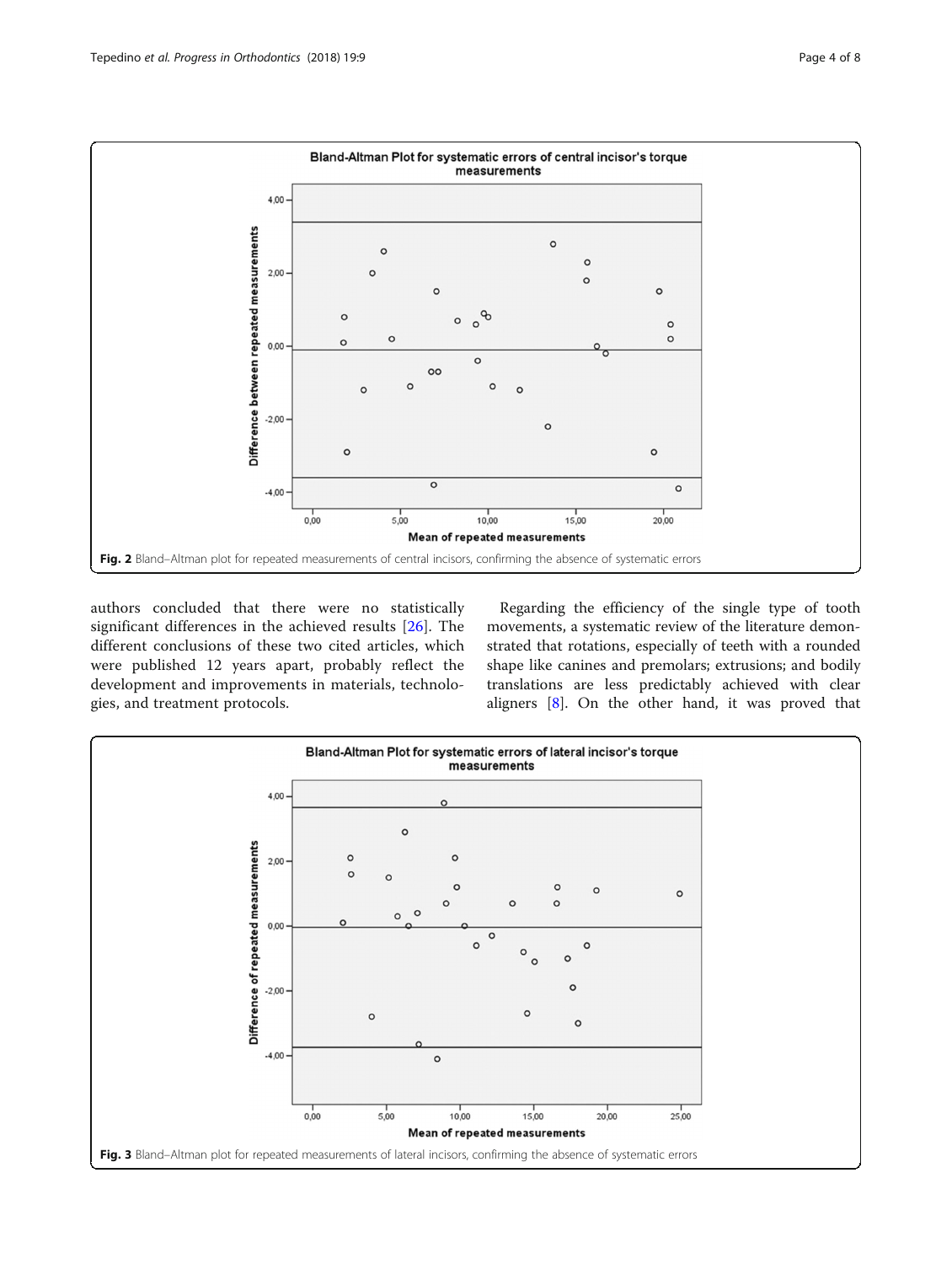<span id="page-4-0"></span>

intrusions and molar distalisations of up to 1.5 mm can be efficiently achieved [\[8\]](#page-6-0).

Few articles are available in the literature regarding torque movements with clear aligners [[7](#page-6-0), [10,](#page-6-0) [11](#page-6-0), [27,](#page-7-0) [28](#page-7-0)]. Torque movement requires the presence of a force couple acting on the tooth, and the biomechanics of this type of tooth movement was described by Hahn et al. [[10](#page-6-0)]: the movement inside each aligner determines that initially the aligner does not fit the tooth crown perfectly, and a certain amount of reversible deformation is present at the gingival margins of the aligner. Such deformation prevents the formation of an effective couple [\[10\]](#page-6-0) and is the reason why torque is difficult to achieve with clear aligners. This was confirmed by Elkholy et al. [\[29\]](#page-7-0) measuring the moment/force (M/F) ratio produced during the bodily movement of an upper central incisor with a different aligner thickness and amount of movement for each aligner; the authors found that the M/F ratio was not large enough to produce an effective counter-movement in any of the situations studied. Zhang et al. [\[28\]](#page-7-0) combined information from digital models and cone-beam CT images to evaluate both crown and root position during anterior teeth movements. Interestingly, the authors found a large amount of crown movement and a small amount of root movement, suggesting that clear aligners are capable of mainly crown tilting movements.

| Table 2 Descriptive statistics for torque measurements |  |
|--------------------------------------------------------|--|
|--------------------------------------------------------|--|

|                       |            |                 | T0             | T1             | TS             |
|-----------------------|------------|-----------------|----------------|----------------|----------------|
| Upper arch $(n = 36)$ | Left side  | Canine          | $12.7 \pm 5.7$ | $11.4 \pm 4.5$ | $11.6 \pm 4.9$ |
|                       |            | Lateral incisor | $10.7 \pm 5.6$ | $8.8 \pm 4.9$  | $9.4 \pm 5.5$  |
|                       |            | Central incisor | $9.4 \pm 5.4$  | $7.7 \pm 4.5$  | $9.1 \pm 5.8$  |
|                       | Right side | Canine          | $12.0 \pm 4.9$ | $10.6 \pm 5.2$ | $9.9 \pm 4.5$  |
|                       |            | Lateral incisor | $9.3 \pm 4.8$  | $8.1 \pm 4.4$  | $8.5 \pm 4.8$  |
|                       |            | Central incisor | $8.9 \pm 5.7$  | $7.7 \pm 4.3$  | $8.3 \pm 5.5$  |
| Lower arch $(n = 27)$ | Left side  | Canine          | $14.3 \pm 6.2$ | $11.8 \pm 4.9$ | $11.6 \pm 5.4$ |
|                       |            | Lateral incisor | $11.0 \pm 4.8$ | $8.6 \pm 3.8$  | $8.6 \pm 4.3$  |
|                       |            | Central incisor | $11.0 \pm 4.9$ | $9.3 \pm 5.1$  | $9.9 \pm 4.6$  |
|                       | Right side | Canine          | $16.2 \pm 6.1$ | $14.3 \pm 5.8$ | $15.0 \pm 5.7$ |
|                       |            | Lateral incisor | $8.1 \pm 4.7$  | $7.8 \pm 3.9$  | $7.5 \pm 3.7$  |
|                       |            | Central incisor | $9.8 \pm 4.5$  | $9.4 \pm 4.8$  | $9.1 \pm 4.2$  |

Torque is expressed in degrees (°)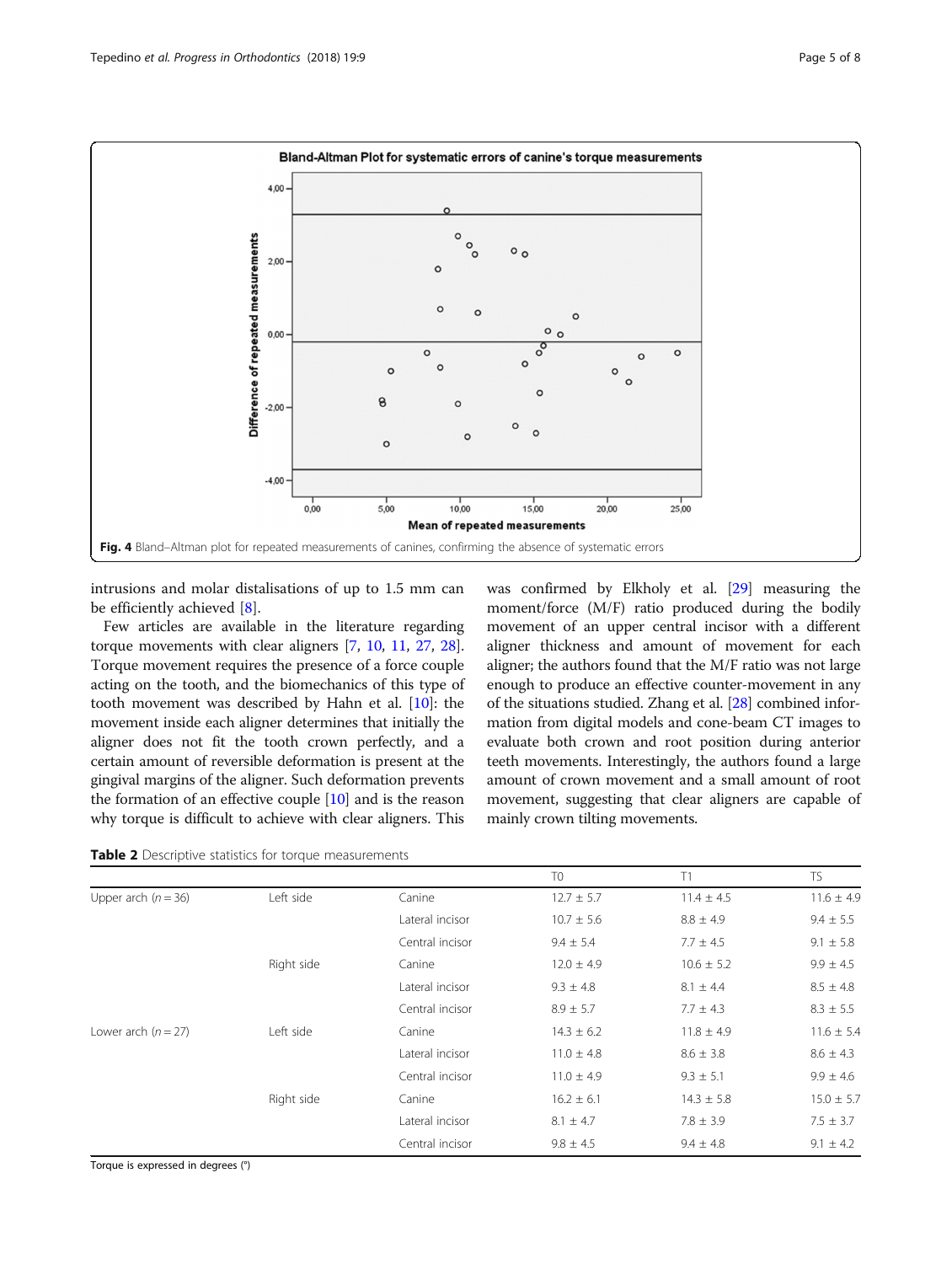<span id="page-5-0"></span>**Table 3** Paired t test for the comparison of the predicted (TS) and achieved (T1) torque

|                       |            |                 | Mean difference      | Standard error                 | $\mathcal{D}$ | 95% confidence interval  |                          |
|-----------------------|------------|-----------------|----------------------|--------------------------------|---------------|--------------------------|--------------------------|
|                       |            |                 |                      |                                |               | Lower bound              | Upper bound              |
| Upper arch $(n = 36)$ | Left side  | Canine          | $0.21*$              | 0.52                           | 0.697         | $-1.26$                  | 0.85                     |
|                       |            | Lateral incisor | $-1.57$ <sup>†</sup> | $\qquad \qquad \longleftarrow$ | 0.116         | $\overline{\phantom{m}}$ | -                        |
|                       |            | Central incisor | $-1.86^{\dagger}$    | -                              | 0.063         | $\overline{\phantom{m}}$ | $\overline{\phantom{m}}$ |
|                       | Right side | Canine          | $-1.0^{+}$           | $\qquad \qquad \longleftarrow$ | 0.318         | $\qquad \qquad -$        | -                        |
|                       |            | Lateral incisor | $-0.44*$             | 0.5                            | 0.437         | $-1.59$                  | 0.70                     |
|                       |            | Central incisor | $-0.73$ <sup>†</sup> | -                              | 0.466         | $\qquad \qquad -$        | -                        |
| Lower arch $(n = 27)$ | Left side  | Canine          | $0.21*$              | 0.67                           | 0.753         | $-1.16$                  | 1.59                     |
|                       |            | Lateral incisor | $0.03*$              | 0.72                           | 0.965         | $-1.46$                  | 1.52                     |
|                       |            | Central incisor | $-0.71*$             | 0.66                           | 0.289         | $-2.07$                  | 0.64                     |
|                       | Right side | Canine          | $-0.67*$             | 0.91                           | 0.472         | $-2.54$                  | 1.21                     |
|                       |            | Lateral incisor | $0.38*$              | 0.91                           | 0.683         | $-1.50$                  | 2.25                     |
|                       |            | Central incisor | $0.25*$              | 0.55                           | 0.654         | $-0.89$                  | 1.39                     |

Torque values are expressed as degrees (°)

\*Paired sample t test

†Z statistics from Wilcoxon signed-rank test

When evaluating the outcomes of clear aligner treatment, it should be considered that several factors play a role in determining successful tooth movement: the attachment's shape and position [[12\]](#page-6-0), the aligner's material and thickness [[14,](#page-7-0) [30](#page-7-0)], the amount of activation present in each aligner [[31](#page-7-0)], and the techniques used for the production of the aligners [[15\]](#page-7-0). To be thorough, treatment outcomes depend also on the patient's characteristics, bone density and morphology [\[32\]](#page-7-0), and crown and root morphology of the teeth [\[33](#page-7-0)], as well as on factors related to the clinician, like the accuracy in performing the requested amount of IPR, which is usually underestimated [\[34\]](#page-7-0).

With these considerations in mind, it can be argued that not all clear aligner systems could provide the same efficiency and predictability. This is of great importance because many systems are available on the market, but the majority of the available studies are focused on Invisalign<sup>®</sup> aligners. Therefore, the generalisability of the results of those studies can be questioned.

The results of the present study showed that with Nuvola® aligners, the torque movements for central and lateral incisors and canines of both arches predicted in the digital setup were, in general, clinically achieved; the mean difference between predicted (TS) and achieved (T1) torque was between 0.03° and 1.86°and was not statistically significant (Table 3). This finding is in contrast to the results presented by Simon et al. [\[27](#page-7-0)], who found a significant difference between the planned and achieved torque for an upper incisor with Invisalign® for a movement greater than 10°, measuring a movement accuracy of 51.5% using Power Ridges and of 41.9% using only ellipsoid attachments. On the other hand, Lombardo et al. [\[16](#page-7-0)] found results comparable to those of the present study with another clear aligner system, showing a mean accuracy of 72.9% and no statistically significant difference between planned and achieved torque for some teeth, but not for all. It must be underlined that the results of the present study refer to the end of a phase of 12 aligners, and not to the treatment's end. This is because the studied system proposes a clear aligner treatment that progresses through subsequent steps, each one comprising a maximum of 12 aligners; at the end of each phase, new impressions are taken, and a new digital setup is prepared. The maximum torque movement planned was 12.7° in the upper arch (mean 2.6°) and 20.8° in the lower arch (mean 2.7°) for cases presenting mild to moderate crowding, and those amounts of torque were easily achieved clinically.

All the available studies agree that there is always a certain amount of discrepancy between the digital setup and the real clinical outcome: the deformation of the aligner when accommodated in its position produces areas of contact with the teeth and gaps where the aligner is not touching the teeth surfaces, and this reduces the efficacy in producing tooth movements [\[33](#page-7-0)]. As the treatment progresses and aligners are changed, the fit between the aligner and the teeth becomes progressively looser because tooth movements are not properly achieved. On the other hand, the present study demonstrated that small amounts of movement for a short series of aligners can be predictably achieved.

Torque measurements were performed following a protocol that was validated previously  $[21]$  $[21]$ : the use of a constructed reference plane that can be only minimally altered during orthodontic treatment allows for precise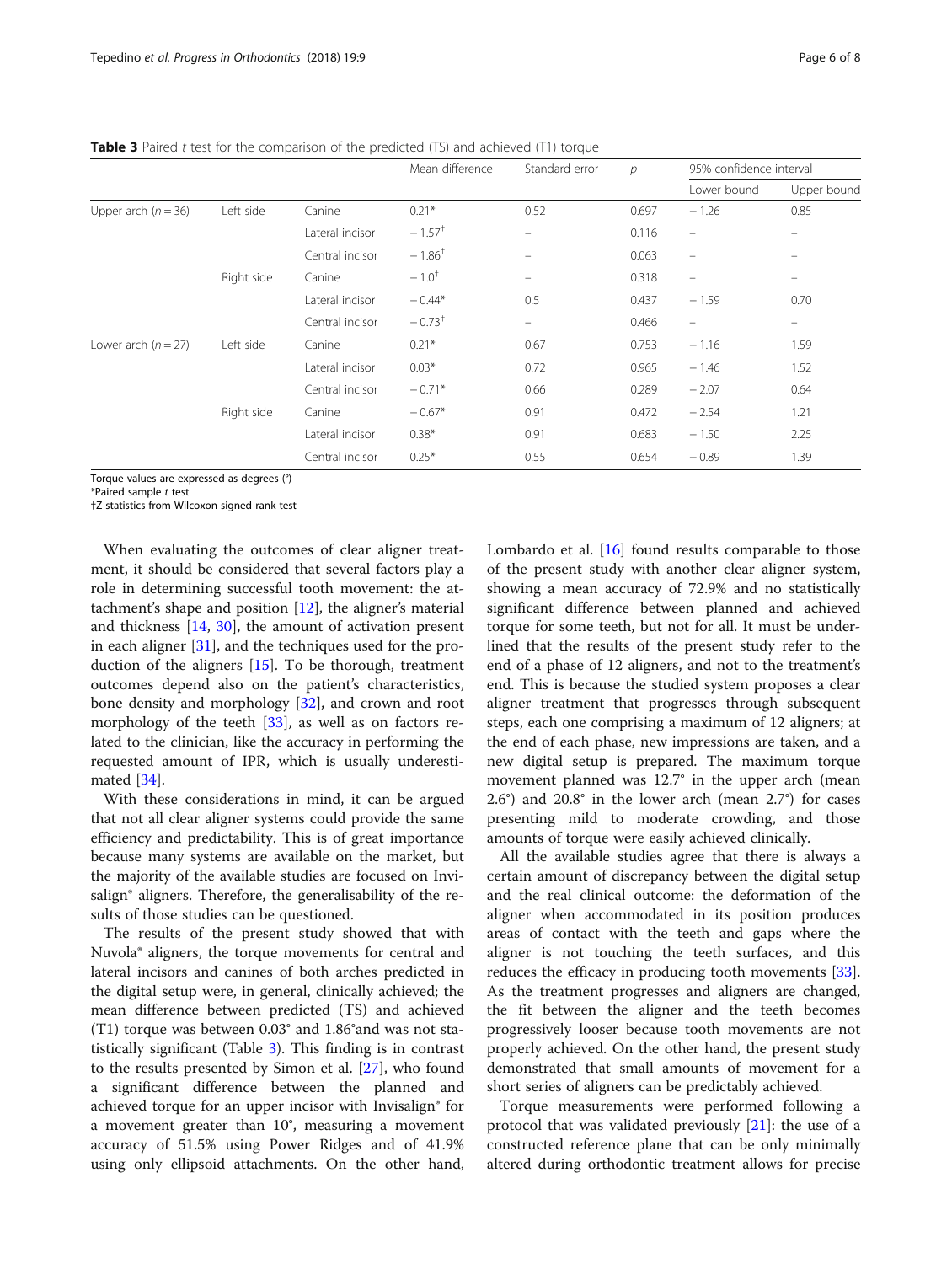<span id="page-6-0"></span>measurements. The authors who proposed this method reported that the average method errors of the torque values for all teeth were 1.2° and 1.5° for the mandible and the maxilla, respectively [\[21](#page-7-0)]. In the present study, the measured error of the method was between 1.2° and 1.3°, corresponding to the lower bound of the range reported by Huanca Ghislanzoni et al. [[21](#page-7-0)].

The main limitation of the present study is its retrospective design; however, care was taken to minimise any selection bias, since all the included subjects were treated consecutively during the considered timespan and were chosen only according to the predetermined inclusion criteria. It was not possible to blind the operator who made the measurements given the nature of the study because it would have been easy to recognise and understand the sequence of the digital models. The results of the present study suggest that an aligner system that prescribes subsequent steps of treatment, with a re-evaluation of the case and a new digital setup at each step, can offer a clinical advantage in terms of predictability of tooth movement, especially considering that the new setups do not have additional costs for the clinician, except for the impression material and the chairside time needed to make new impressions. Further studies are needed to evaluate if a step-by-step progression is effective in producing a final treatment outcome that better corresponds to the digital setup with respect to other aligner systems.

## Conclusions

For patients with moderate crowding up to 6 mm, the Nuvola® clear aligner system was able to produce clinical outcomes comparable to the planning of the digital setup relative to torque movements of the anterior teeth. Considering subsequent treatment steps of 12 aligners each, this allowed achievement of predictable torque movements.

## Additional file

[Additional file 1:](https://doi.org/10.1186/s40510-018-0207-3) The dataset containing all the collected measurements. (XLSX 27 kb)

#### Abbreviations

FACC: Facial axis of clinical crown; RME: Rapid maxillary expansion

#### Acknowledgements

None.

## Funding

The authors declare that no funding was given for the realisation of the present study

#### Availability of data and materials

The dataset supporting the conclusions of this article is included within the article and its Additional file 1.

## Authors' contributions

MT performed the measurements and the statistical analysis. VP drafted the manuscript. PC revised the manuscript. CC conceived the study design and supervised the work. All authors read and approved the final version of this manuscript.

#### Authors' information

MT, DDS, PhD is a research assistant. VP, DDS is a PhD student. PC, MD, DDS, MS is a professor and department chair. CC, MD, DDS, MS is a professor.

#### Ethics approval and consent to participate

The study was performed in accordance with the Declaration of Helsinki. It is a retrospective analysis, and the protocol was approved by the Chairman of the Section of Orthodontics, Department of Biotechnological and Applied Clinical Sciences, University of L'Aquila.

#### Consent for publication

Not applicable.

#### Competing interests

The authors declare that they have no competing interests.

#### Publisher's Note

Springer Nature remains neutral with regard to jurisdictional claims in published maps and institutional affiliations.

#### Author details

<sup>1</sup>Department of Biotechnological and Applied Clinical Sciences, University of L'Aquila, Viale S.Salvatore, Edificio Delta 6, 67100 L'Aquila, Italy. <sup>2</sup>Department of Clinical Sciences and Translational Medicine, University of Rome Tor Vergata, Viale Oxford 81, 00133 Rome, Italy.

## Received: 18 December 2017 Accepted: 8 March 2018 Published online: 02 April 2018

#### References

- 1. Kesling HD. Coordinating the predetermined pattern and tooth positioner with conventional treatment. Am J Orthod Oral Surg. 1946;32:285–93.
- 2. Kuo E, Miller RJ. Automated custom-manufacturing technology in orthodontics. Am J Orthod Dentofac Orthop. 2003;123:578–81.
- Lin F, Yao L, Bhikoo C, Guo J. Impact of fixed orthodontic appliance or clear-aligner on daily performance, in adult patients with moderate need for treatment. Patient Prefer Adherence. 2016;10:1639–45.
- 4. Rossini G, Parrini S, Castroflorio T, Deregibus A, Debernardi CL. Periodontal health during clear aligners treatment: a systematic review. Eur J Orthod. 2015;37:539–43.
- 5. Baldwin DK, King G, Ramsay DS, Huang G, Bollen A. Activation time and material stiffness of sequential removable orthodontic appliances. Part 3: premolar extraction patients. Am J Orthod Dentofac Orthop. 2008;133:837–45.
- 6. Kravitz ND, Kusnoto B, BeGole E, Obrez A, Agran B. How well does Invisalign work? A prospective clinical study evaluating the efficacy of tooth movement with Invisalign. Am J Orthod Dentofac Orthop. 2009;135:27–35.
- 7. Grünheid T, Loh C, Larson BE. How accurate is Invisalign in nonextraction cases? Are predicted tooth positions achieved? Angle Orthod. 2017;87:809–15.
- 8. Rossini G, Parrini S, Castroflorio T, Deregibus A. Efficacy of clear aligners in controlling orthodontic tooth movement: a systematic review. Angle Orthod. 2015;0:1–9.
- 9. Lagravère MO, Flores-Mir C. The treatment effects of Invisalign orthodontic aligners: a systematic review. J Am Dent Assoc. 2005;136:1724–9.
- 10. Hahn W, Zapf A, Dathe H, Fialka-Fricke J, Fricke-Zech S, Gruber R, et al. Torquing an upper central incisor with aligners—acting forces and biomechanical principles. Eur J Orthod. 2010;32:607–13.
- 11. Simon M, Keilig L, Schwarze J, Jung BA, Bourauel C. Forces and moments generated by removable thermoplastic aligners: incisor torque, premolar derotation, and molar distalization. Am J Orthod Dentofac Orthop. 2014;145: 728–36.
- 12. Dasy H, Dasy A, Asatrian G, Ròzsa N, Lee H-F, Kwak JH. Effects of variable attachment shapes and aligner material on aligner retention. Angle Orthod. 2015;85:934–40.
- 13. Hahn W, Dathe H, Fialka-Fricke J, Fricke-Zech S, Zapf A, Kubein-Meesenburg D, et al. Influence of thermoplastic appliance thickness on the magnitude of